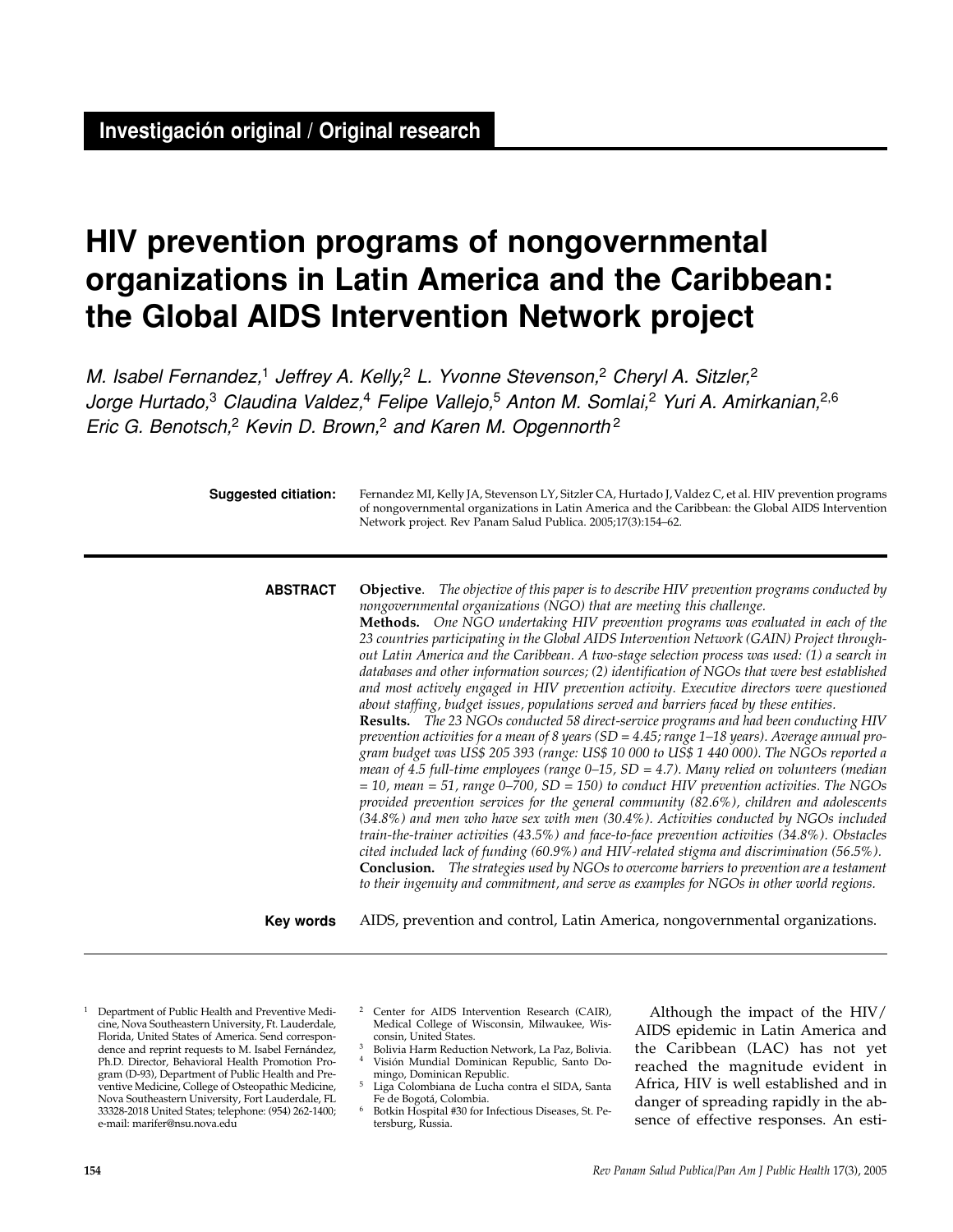mated 1.7 million adults and children with HIV/AIDS live in Latin America, and an additional 440 000 live in the Caribbean. In LAC, the number of deaths attributable to AIDS in 2004 exceeded 100 000. Adult HIV prevalence rates in several Caribbean Basin countries (e.g., Haiti and the Dominican Republic) average 2.3%, and are surpassed only by those in Sub-Saharan Africa, making this the second most affected region in the world (1, 2).

The HIV/AIDS epidemic in LAC has been characterized as an "epidemic with many faces" (3). There are important variations in the epidemiologic patterns of spread observed in different subregions and countries (e.g., Andean, Southern Cone, Brazil, Central America, Mexico, and Caribbean Basin) (1). Male homosexual and bisexual contact is a primary route of transmission in Mexico as well as in many South American countries (4). For instance, 46.4% of the cumulative cases in the Andean subregion were transmitted by homosexual or bisexual contact, whereas only 12% of the cumulative cases in the Caribbean and 13.5% of the cases in Central America were attributed to this mode of transmission (2, 5). Studies have found HIV prevalence rates of 14% in Lima, Peru, 20% in Santa Fe de Bogotá, Colombia, and 28% in Guayaquil, Ecuador, among men who have sex with men (2). Furthermore, this population group may contribute to the growing rates of HIV infection among women in LAC since studies have demonstrated that a large proportion of men who have sex with men also have sex with women (6).

Heterosexual transmission plays a prominent role in the spread of HIV, and the proportion of AIDS cases due to heterosexual transmission is 78.9% in Central America, 35.9% in Brazil, and 76.8% to 79.3% in the Caribbean Basin (5). In the past 5 years, HIV infection prevalence rates in antenatal clinics are reportedly 0.4% to 2% in Guatemala, 7.1% in Guyana, 2% to 3.8% in Belize, 3.6% in the Bahamas and 13% in different sites in Haiti, the most heavily impacted country in the Region (4, 7, 8). The prevalence rate at prenatal clinics in the Dominican Re-

public has stabilized at less than 2% after rapid increases in the 1990s (9).

Injection drug use represents a significant mode of HIV transmission in the Southern Cone countries, Brazil, and the northern part of Mexico (4). The highest prevalence rates among injection drug users range between 21% and 52% (10). In 1997, HIV infection prevalence rates among injection drug users varied from 4.4% in Peru and 18% in Uruguay to 40% in Brazil. AIDS case reporting indicates that injection drug use is also a major source of HIV infection in Argentina, where 40% of all cases are attributable to this mode of transmission (3). There is some evidence that HIV transmission from drug use is increasing in many of the Caribbean countries that serve as "bridges" for the export of illegal substances to the United States (11).

In addition to the challenges posed by the varied epidemiologic patterns of spread and high seroprevalence rates, preventive efforts in LAC are impacted by economic, political and sociocultural factors (4, 6, 12). Unequal economic development in the Region, coupled with the perception that HIV was not a serious problem, led to a slow governmental response to the HIV epidemic in many LAC countries (4). Although some data are available, the Region lacks a well-functioning surveillance system that could be used to track the current dynamics of the epidemic and effectively plan prevention efforts (13). Political instability, high levels of unemployment, guerrilla warfare, and the extreme poverty of many LAC countries have spurred population mobility, a significant factor in the spread of HIV (1). Furthermore, diverse cultural and religious beliefs regarding homosexuality and condom use, the cultural meanings of penetrative and receptive sexual roles, manliness, and sexual identity, as well as unequal power dynamics resulting from cultural and structural differences have hampered HIV prevention efforts in the Region (4, 6, 14).

In most LAC countries, particularly in the capital cities, activities oriented towards HIV prevention or mitigation of its social impact have been initiated by gay and non-gay-oriented, community-

based, nongovernmental organizations (NGOs) (6, 15). Although anecdotal information on the quality, sustainability and reach of these efforts exists, little has been documented or published, and even fewer programs have been evaluated (6). As an important first step in this process, the goal of the present study was to obtain detailed information about prevention programs being carried out by 23 NGOs in 23 LAC that participate in the Global AIDS Intervention Network (GAIN) Project. The goal of the GAIN Project is to compare the effectiveness of different consultation strategies to promote the adoption of a successful HIV prevention intervention, the "popular opinion leader," by NGOs in 4 regions of the world: Africa, Eastern Europe/ Central Asia, Latin America and the Caribbean (16, 17). In this report we use information from in-depth structured interviews conducted at the start of the study with each NGO's Director or Prevention Director, to categorize the major types of prevention programs being offered in LAC and the populations being served. We describe challenges and barriers to effective prevention efforts, and highlight through three case studies—innovative programs for combating the further spread of HIV in the Region.

## **METHODS**

## **Identification and selection of participating NGOs**

Using the methodology described by Kelly et al. (18), we recruited one NGO that was undertaking HIV prevention programs in each of 23 LAC countries during 2000–2001 (Table 1). A two-stage selection process was used to obtain the study sample. First we searched the directories and data bases of Joint United Nations Programme on HIV/AIDS (UNAIDS), the International Council of AIDS Service Organizations (ICASO), United Nations Education, Scientific and Cultural Organization (UNESCO), and others. We also examined compilations of NGOs presentations made at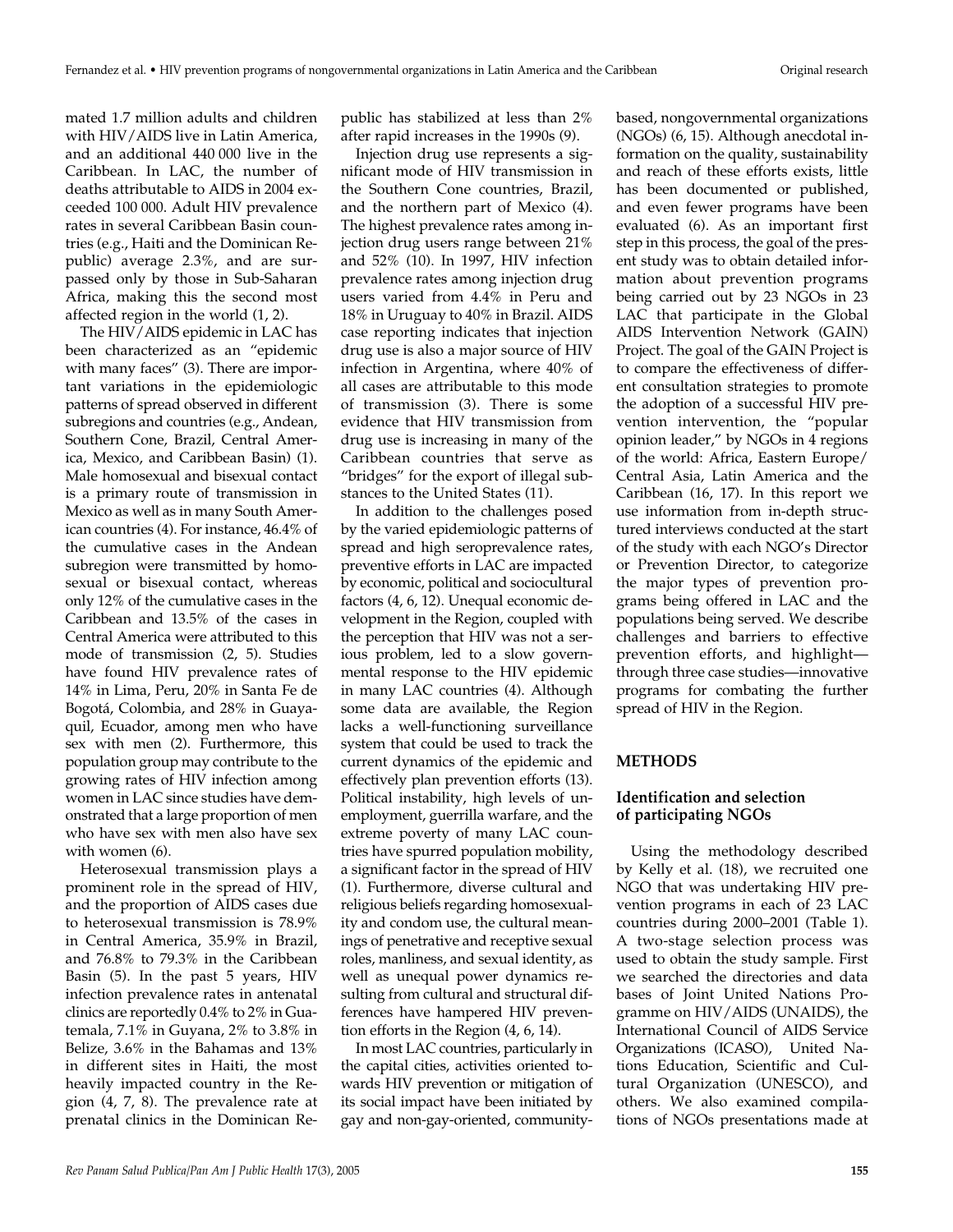#### **TABLE 1. Cities and countries in Latin American and the Caribbean represented in the 2001 Global AIDS Intervention Network (GAIN) Project**

St. John's, Antigua and Barbuda Buenos Aires, Argentina Nassau, Bahamas Belize City, Belize La Paz, Bolivia Rio de Janeiro, Brazil Grand Cayman, Cayman Islands Santiago, Chile Santa Fe de Bogotá, Colombia Havana, Cuba Santo Domingo, Dominican Republic Quito, Ecuador Georgetown, Guyana Port-au-Prince, Haiti Mexico D.F., Mexico Managua, Nicaragua Asunción, Paraguay Lima, Peru Basseterre, St. Kitts and Nevis Kingstown, St. Vincent and the Grenadines Paramaribo, Suriname Montevideo, Uruguay Caracas, Venezuela

AIDS conferences, and lists of NGOs participating in regional AIDS consortia and networks. We then used expert recommendations from national and international sources to identify which NGO was best established and had the greatest scale of direct service HIV prevention activity in each country. Once the NGOs were identified, we contacted the Executive Directors and invited them to participate in the project. An overwhelming majority of NGOs contacted agreed to participate. The cities and countries that participated in the study are listed in Table 1.

# **Data collection**

Social scientists experienced in HIV prevention and the Region's cultures conducted telephone interviews in Spanish, English, or French with the Director or Prevention Director of each NGO in late 2001 to early 2002. Interviews followed a standardized script and included both open- and closedended questions as well as probes designed to elicit fuller responses. As described by Kelly et al. (18), these indepth structured interviews were designed to obtain information on two aspects: (1) organizational and program characteristics of the NGOs, and (2) the presence of core elements of popular opinion leader programs in prevention activities being conducted by the NGOs. Because the ultimate goal of the study was to measure the adoption of the popular opinion leader program, it was important to assess these core elements at baseline (see Kelly et al. (18) for a full description of the main trial). Copies of the questionnaire were mailed before the interview to facilitate administration and to permit the NGO to gather the necessary data. Informed consent was obtained prior to conducting the interviews. Interviews lasted 2 to 4 hours. Each NGO was given US\$ 500 as compensation for their time. The following areas were assessed:

**Organizational characteristics.** Directors indicated the number of fulltime and part-time staff and volunteers, the year in which the NGO began to provide HIV prevention services, the annual budget (later converted to US dollar equivalents to facilitate comparisons), and the percentage of the total budget devoted to HIV prevention work. Directors stated whether or not their NGO provided services other than HIV prevention and whether or not their NGO had been involved in research efforts.

**Current HIV prevention programs.** Directors identified the NGO's three largest HIV prevention programs. If an NGO offered fewer than three programs, only the programs offered were described. For each program identified, the Director responded to a series of open-ended questions and probes intended to provide a detailed picture of the program's methods, goals, and operation (e.g., "Please tell me how the program is implemented, the people it reaches and how it works"; "What exactly is done in this program?"; and "What is the goal of the program and how often is it offered?"). Using a scale from 1 to 10, Directors rated the perceived success of each program and indicated whether or not they took steps to evaluate each program's effectiveness.

**Client populations served.** The Director reported which community populations were served by the three largest programs, and listed all other populations served during the past six months.

**Barriers faced by the NGO.** The Director ranked, in order of importance, the three greatest barriers faced by the NGO during implementation of HIV prevention programs.

# **Interview coding**

All interviews were audio-recorded. Interviewers wrote summaries of the responses for each question referring to the audio-tapes as necessary. The interviewers then translated these summaries into English. These translations were then coded by an experienced team of prevention researchers into previously developed categories for types of program, populations served, and barriers to prevention.

# **RESULTS**

# **Organizational characteristics**

The NGOs we surveyed have been conducting HIV prevention activities for a mean of 8 years  $(SD = 4.45;$  range 1–18 years). Thirty percent (7/23) had initiated prevention efforts from 1983 to 1990, 44% (10/23) from 1991 to 1995, and 26% (6/23) from 1996 to 2000. There was wide variability in the average size of the annual budgets, which ranged from US\$ 10 000 to \$1 440 000 (mean = \$205 393; median = \$120 000). Thirtynine percent (9/23) of the NGOs had annual budgets ranging from \$10 000 to \$46 000, 30% (7/23) had budgets ranging from \$83 333 to \$180 000, 22% (5/23) had budgets ranging from \$200 000 to \$400 000, and 9% (2/23) had a budget of \$668 151 or \$1 440 000. However, the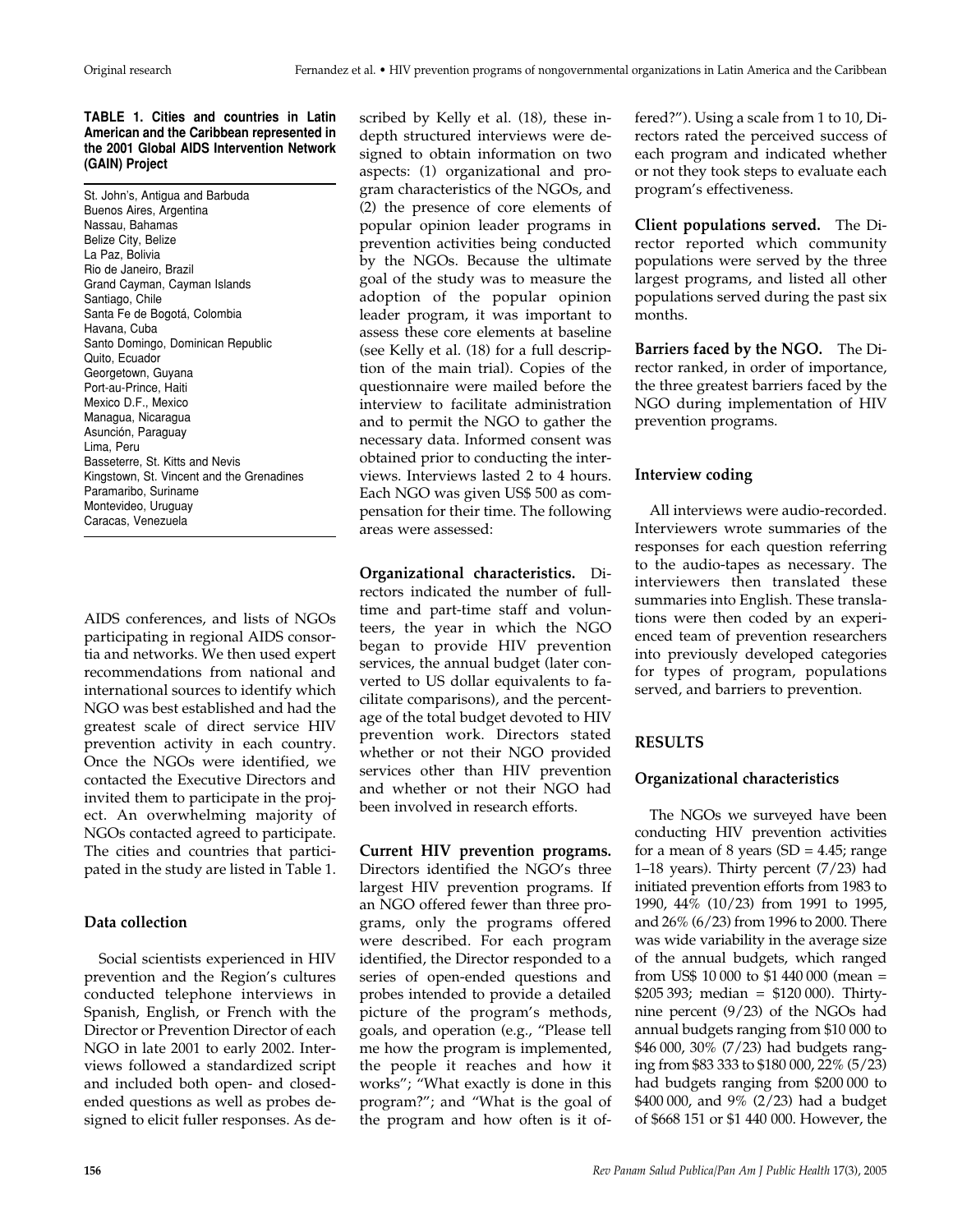median annual budget dedicated to HIV prevention efforts was \$78 000 (range \$3 992 to \$367 483).

Similarly, there was wide variation in the number of paid staff and volunteers conducting HIV prevention activities, with most NGOs having a larger number of volunteers than paid employees. The mean number of full-time employees was 4.5 (range 0–15, SD = 4.7). The number of part-time paid staff ranged from 0 to 11 with a mean of 2.4  $(SD =$ 3.3). Thirty percent of the NGOs had no full-time paid staff and 47.8% had no part-time staff dedicated to prevention efforts. Many NGOs had volunteers engaged in HIV prevention activities. The median number of volunteers was 10, and the mean was 51 (range 0–700,  $SD = 150$ ). Ninety-one percent  $(21/23)$ of the NGOs provided a variety of services other than HIV prevention, and 78% had participated in research at some point in their history.

## **Types of prevention programs**

Fifty-eight direct-service HIV prevention programs serving different atrisk populations were described. Program types were coded into one of 14 categories (Table 2). The three most frequently reported program types were: (1) organizational capacity building or train-the-trainer activities (43.5% 10/23), (2) small-group or individual face-to-face prevention activities (34.8%, 8/23), and (3) information dissemination campaigns that included print, mass (e.g., billboards and posters) and electronic media (26.1%, 6/23).

## **Populations served**

Table 3 summarizes the community populations served by the NGOs. Because most NGOs served more than one population, the percentages do not add up to 100%. The most frequently reported service populations were: general community (82.6%), children and adolescents 34.8%, and men who have sex with men (30.4%). Almost 22% (5/23) served persons who had HIV infection and their families.

**TABLE 2. Types of HIV/AIDS prevention programs conducted by nongovernmental organizations (NGOs) in Latin America and the Caribbean surveyed in 2001 and 2002** 

|                                                         | NGO<br>$(n = 23)$ | Percent<br>of cases |
|---------------------------------------------------------|-------------------|---------------------|
| Capacity building and train-the-trainer activities      | 10                | 43.5                |
| Individual and small group face-to-face programs        | 8                 | 34.8                |
| Small, mass and electronic media campaigns              | 6                 | 26.1                |
| Outreach at the individual and community level          | 6                 | 26.1                |
| Peer education                                          | 5                 | 21.7                |
| AIDS 101 presentations                                  | 5                 | 21.7                |
| Support and prevention services for HIV-positive people |                   | 17.4                |
| Political action programs                               | 3                 | 13.0                |
| Informational resource centers                          | 3                 | 13.0                |
| AIDS hotlines                                           | 2                 | 8.7                 |
| Condom distribution                                     | 2                 | 8.7                 |
| HIV testing and counseling                              | 2                 | 8.7                 |
| Production of materials                                 |                   | 4.3                 |
| Life skills training                                    |                   | 4.3                 |

#### **TABLE 3. Populations served by Latin American and Caribbean nongovernmental organizations (NGOs) surveyed in 2001 and 2002**

|                                          | <b>NGO</b><br>$(n = 23)$ | Percent<br>of cases |
|------------------------------------------|--------------------------|---------------------|
| General population/Community             | 19                       | 82.6                |
| Children/Adolescents                     | 8                        | 34.8                |
| Men who have sex with men                |                          | 30.4                |
| HIV-positive persons and their families  | 5                        | 21.7                |
| Other nongovernmental organizations      | 5                        | 21.7                |
| Governmental organizations               | 4                        | 17.4                |
| Medical and nonmedical service personnel |                          | 17.4                |
| Commercial sex workers                   | 3                        | 13.0                |
| Intravenous drug users                   | 2                        | 8.7                 |
| Women at risk                            |                          | 4.3                 |

#### **Barriers to HIV prevention**

Many barriers to the delivery of HIV prevention services were identified. The three most frequently cited barriers were: (1) Lack of funding (60.9%); (2) HIV-related stigma and discrimination  $(56.5\%)$ ; and  $(3)$  reported religious, cultural and secular beliefs regarding condom use, homosexuality, and AIDS (43.4%) (Table 4).

#### **Case studies**

Despite the difficulties encountered in mounting effective prevention efforts, many NGOs have used innovation, science, and creativity to develop

programs to curb the further spread of HIV in the Region. In order to highlight the innovative responses adopted by many NGOs to counteract the socioeconomic, political, and cultural barriers to prevention efforts in the area, we selected three organizations as case studies for the present paper. These organizations were selected because they varied in terms of size, budget, years in operation, mission, and the approaches used to provide information about prevention, and we wanted to present a broad spectrum of prevention approaches. The Bolivia Harm Reduction Network is a single-program NGO, whereas *Visión Mundial* is an international agency with affiliates in more than 140 coun-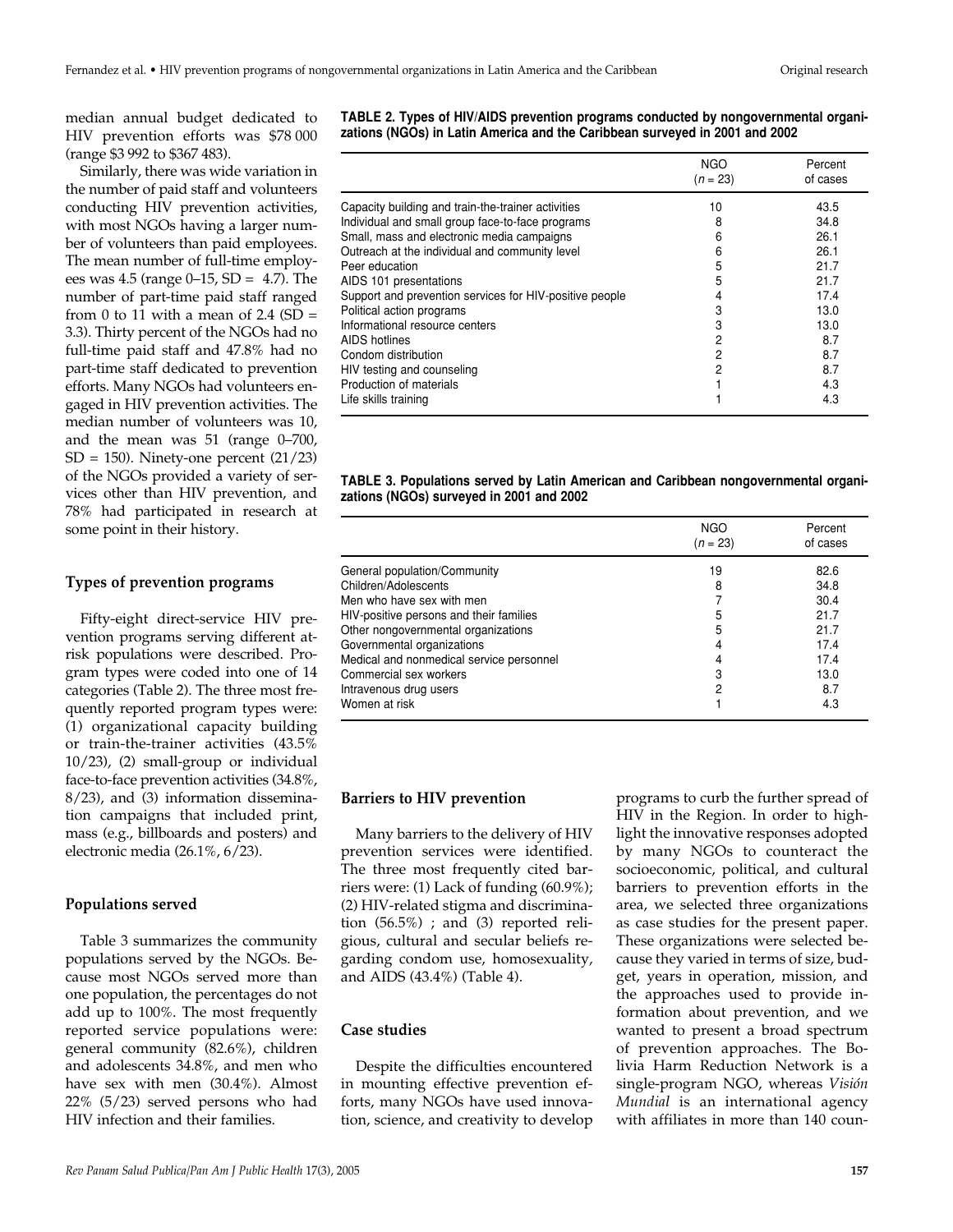on a harm reduction model that emphasizes stopping substance use and, for those who cannot or will not stop, reducing risks associated with drug use. It also aims to reduce the risk of HIV infection and other sexually transmitted infections (STI) by explaining the connection between sexual behavior, drug use (especially co-

*Program description.* The program takes the form of museum exhibits that trace the history and use of the coca plant in the Andean subregion. Trained volunteers guided small groups of visitors, many of whom are tourists, through the exhibits. Because the museum draws many visitors who are cocaine users or who are experimenting with the drug, the exhibits are designed to engage them in preventionrelevant conversations. Volunteers are trained to use a client-centered approach for tailoring the prevention information to the specific circumstances of the individual visitors and making referrals to drug treatment or other

caine) and HIV infection.

services as necessary.

*Staff and volunteer training.* Staff and volunteers participate in an intensive three-step training program that lasts up to 3 months. The first component consists of traditional AIDS education (e.g., transmission, prevention, treatment) as well as a desensitization and personalization process. In addition to didactic lessons and group discussions on a variety of topic areas, the training includes daily interactions with persons who have HIV and visiting AIDS treatment centers. This component helps trainees to understand the real issues of HIV disease, and to dispel myths and misconceptions regarding HIV and individuals living with HIV. The second component teaches effective prevention messages and communication skills regarding sex, drugs, and HIV infection. Trainees practice engaging individuals in prevention dialogues and using the exhibits to initiate these conversations. They also learn to observe body language and to generate probes that could trigger further prevention con-

### **TABLE 4. Barriers to HIV/AIDS prevention services reported by Latin American and Caribbean nongovernmental organizations (NGOs) surveyed in 2001 and 2002**

| Barrier                                                      | <b>NGOs</b><br>$(n = 23)$ | Percent<br>of cases |
|--------------------------------------------------------------|---------------------------|---------------------|
| Lack of funding                                              | 14                        | 60.9                |
| Discrimination and stigma about HIV                          | 13                        | 56.5                |
| Religious, cultural and secular beliefs                      | 10                        | 43.4                |
| Lack of infrastructure support and qualified personnel       | 6                         | 26.1                |
| Governmental indifference or neglect                         | 5                         | 21.7                |
| Social discomfort/reluctance in discussing sex and sexuality | 5                         | 21.7                |
| Low community perception of risk                             | 2                         | 8.7                 |
| Economic and social problems (other than HIV)                | 2                         | 8.7                 |
| Gender inequality                                            |                           | 4.3                 |

tries. The *Liga Colombiana de Lucha Contra el SIDA* is a grass roots, AIDS service organization similar in activities and scope to AIDS service organizations in the United States (Table 5).

# **El Museo de la Coca,** *Bolivia Harm Reduction Network, La Paz, Bolivia*

*Background.* The program implemented at the *Museo de la Coca* is based

## **TABLE 5. Summary of organizational characteristics of the three nongovernmental organizations described in the case studies**

| Name<br>El Museo de la Coca Bolivia<br><b>Harm Reduction Network</b>                                                                                                                                 | Visión Mundial's<br>Iniciativa Esperanza                                                                                                                                    | Liga Colombiana de Lucha<br>contra el SIDA                                                                                          |
|------------------------------------------------------------------------------------------------------------------------------------------------------------------------------------------------------|-----------------------------------------------------------------------------------------------------------------------------------------------------------------------------|-------------------------------------------------------------------------------------------------------------------------------------|
| Location<br>La Paz, Bolivia<br>Background                                                                                                                                                            | Santo Domingo, Dominican<br>Republic                                                                                                                                        | Santa Fe de Bogotá, Colombia                                                                                                        |
| The program uses a harm<br>reduction approach to the<br>prevention of cocaine use.                                                                                                                   | Iniciativa Esperanza incorpo-<br>rates HIV prevention and care<br>activities into their broader<br>health promotion and disease<br>prevention program.                      | This organization began as a<br>grass-roots effort to provide<br>hospice care for terminally ill<br>AIDS patients.                  |
| Program description<br>Program takes the guise of a<br>"museum exhibit" that traces<br>the history and use of the<br>coca plant. Prevention edu-<br>cation is provided as part of<br>these exhibits. | Iniciativa Esperanza conducts<br>activities geared towards<br>influencing, empowering and<br>training community members<br>to become health advocates.                      | Program activities consist of<br>distributing HIV/AIDS informa-<br>tion, sexual health workshops,<br>peer outreach and HIV testing. |
| Staff<br>Staff and volunteers partici-<br>pate in a three-step training<br>program lasting three<br>months.                                                                                          | The agency has one full-time<br>employee (FTE) fully dedicated<br>to HIV/STI prevention. Twenty<br>FTEs dedicate 30% of their<br>effort to HIV/STI <sup>a</sup> prevention. | Program staff consists of both<br>paid employees and volunteers.<br>All go through an intensive<br>3-month training program.        |
| Intervention<br>The intervention is delivered<br>as part of the conversations<br>that ensue while visitors are<br>being guided through the<br>museum.                                                | HIV/STI prevention efforts are<br>presented within each of the<br>agency's health promotion and<br>disease prevention activities.                                           | Interventions are implemented<br>based on the identified needs<br>of the target population and<br>availability of trained staff.    |

a STI = sexually transmitted infection.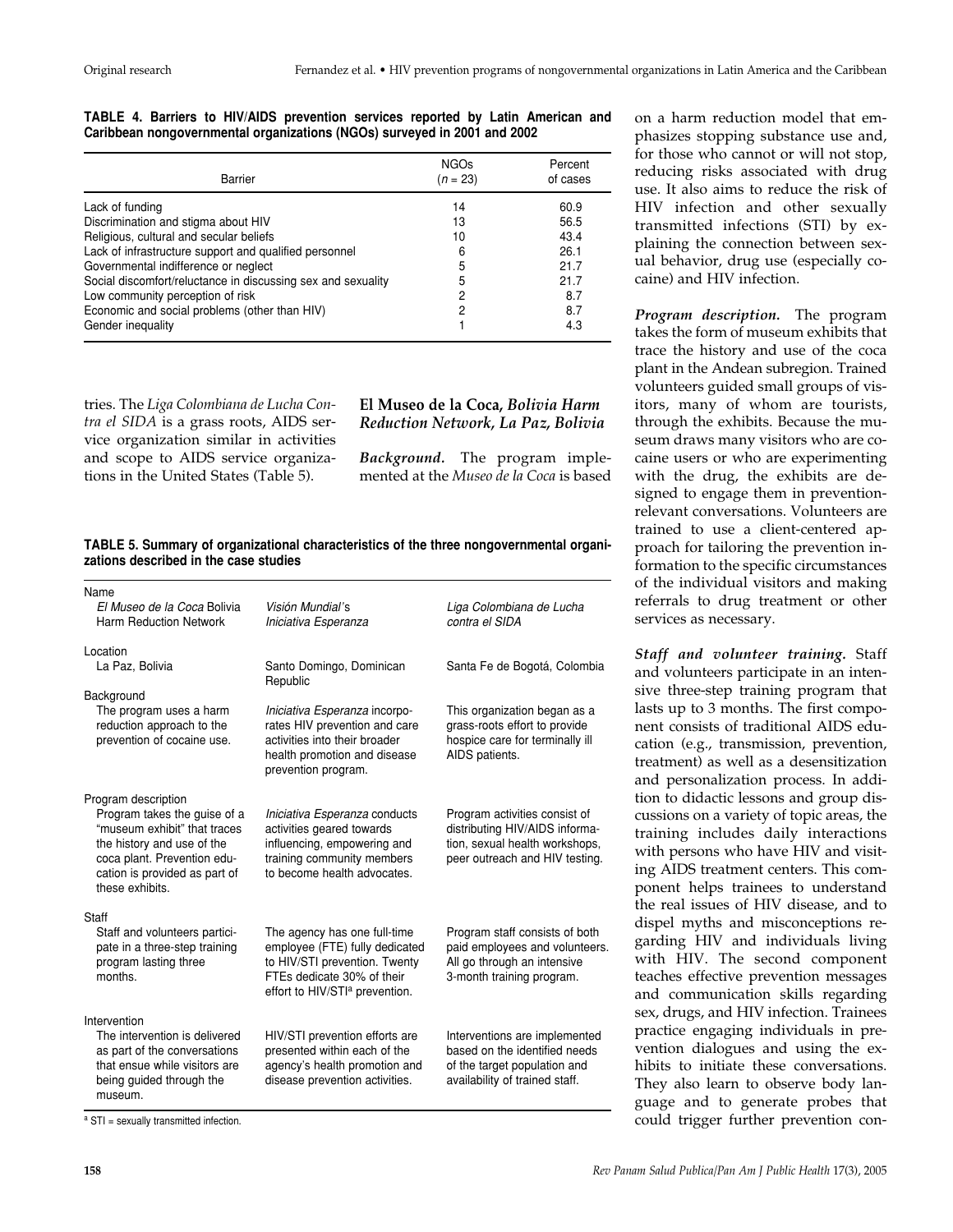versations. The last component is considered the apprentice period, where the trainee first observes a fully trained volunteer conducting the prevention activities (e.g., guiding a group of visitors through the museum) and then conducts the prevention activity until he or she has mastered the skill.

*Intervention delivery.* The intervention is delivered as part of the conversations that ensue while visitors are being guided through the museum. Using a client-centered approach, volunteers and staff engage visitors in a variety of prevention topics that include basic information about HIV, the link between substance abuse and HIV infection, and the link between risky sexual behavior, substance use, and HIV. Staff and volunteers are trained to skillfully steer these conversations so that effective prevention messages can be delivered and the visitors remain receptive to these messages. Prevention conversations are tailored to the specific situation of the visitor. During the course of these conversations, visitors often admit to using or experimenting with cocaine. They are encouraged to quit and are offered and referred to drug treatment serves. In addition, those who are interested in a less harmful alternative to cocaine powder are offered free lessons in chewing coca leaves. Psychiatric, psychological and other professional referrals are also made on a case-by-case basis.

## **Visión Mundial,** *Santo Domingo, Dominican Republic*

*Background. Visión Mundial* (World Vision) is an international, Christian relief and development organization founded in 1950 with affiliates in 140 countries. Its mission is to serve the world's poorest children and families. Although its scope is international, the affiliates in each country perceive themselves to be a national NGO. *Visión Mundial* Dominican Republic was established in 1988 with the mission of conducting health promotion activities to improve the lives of chil-

dren and families. Approximately 5%– 10% of the agency's resources are dedicated specifically to HIV prevention.

As a response to the HIV/AIDS epidemic, World Vision launched the Hope Initiative with the goal of reducing the impact of HIV and AIDS on children and families through prevention, care, and advocacy. In the Dominican Republic, the Hope Initiative (or *Iniciativa Esperanza*) was initiated in 1997. In December 2000, they made the programmatic decision to incorporate HIV prevention and care activities into their broader health promotion and disease prevention agenda.

*Program description.* Using a community mobilization approach, the NGO conducts activities geared towards influencing, empowering, and training community members to become health promotion advocates in their respective communities. The programs are family-focused and work through the existing social, religious, and civic institutions. To gain credibility in each community, the NGO identifies and gains support from formal and informal community leaders and establishes collaborations with public and private entities in each community. It then works with these leaders to conduct a community needs assessment to determine the type of health promotion and disease prevention activities that are most needed. A plan of operation is developed and revised annually. These plans are typically organized around four components: (1) *Prevención* (prevention); (2) *Atención* (attention/care); (3) *Mitigación* (mitigation); and (4) *Defensoría* (advocacy). Although each component targets different sectors or individuals in each community, these components are intended to work synergistically to advance the goal of community-wide health promotion and disease prevention. HIV prevention activities are woven into each component.

The prevention component is geared towards developing and promoting healthy families. Families participate in train-the-trainer activities in which community members are trained to disseminate health promotion and disease prevention information on a wide range of health promotion topics. HIV and STI prevention information is embedded within this broader curriculum.

The second component, attention/ care, is directed at promoting access and linking individuals and families to existing community resources, and facilitating the coordination of service delivery through case management, counseling, and other services. The NGO aims to create a culture of care for people living with HIV/AIDS and the orphans and vulnerable children impacted by the disease.

The mitigation component targets health care workers and other allied health professionals. It seeks to develop alliances with these individuals and to assist them to more effectively conduct their day-to-day activities by providing information and access to available resources. The advocacy component focuses on mobilizing political forces and creating the political will to promote health and reduce diseases. Activities included are: (1) working with the political process to pass antidiscrimination laws or laws that protect the civil rights of all individuals, (2) mounting communitywide information efforts to reduce discrimination and stigmatization of certain diseases, including HIV infection, and (3) mobilizing political forces to increase access to health services. In the HIV arena, advocacy efforts have been directed at promoting public policies and programs that prevent new infections and provide maximum care for those living with or affected by HIV. Efforts include promoting access to antiretroviral drugs and reducing discrimination towards persons who have HIV/AIDS.

*Staffing.* The agency has only one full-time employee dedicated 100% to HIV/STI prevention. Twenty additional full-time employees dedicate approximately 30% of their time to prevention efforts. The Hope Initiative is run by a combination of agency staff and community members and is designed to be self-sustaining, with periodic assistance from the NGO.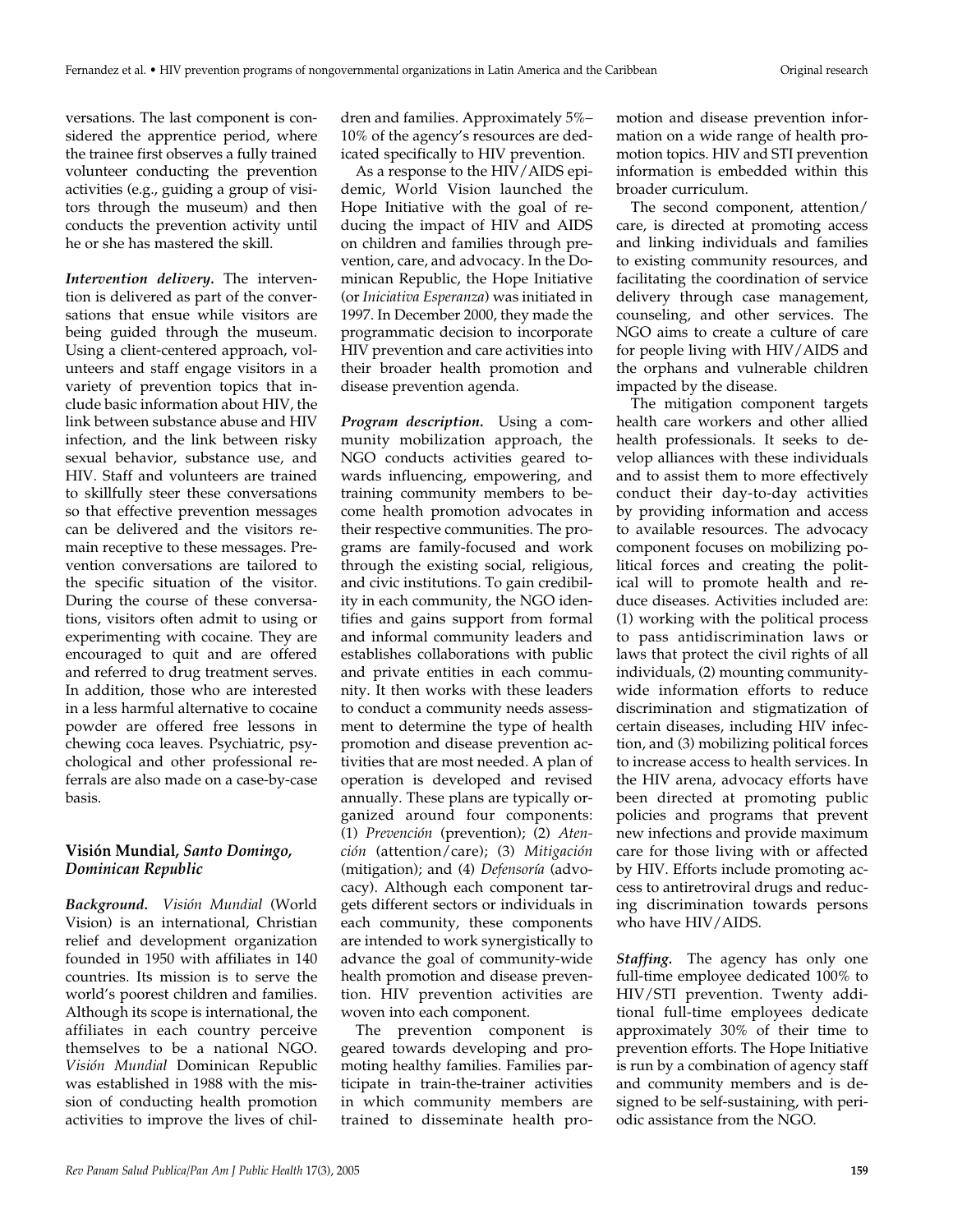*Intervention delivery.* HIV/STI prevention efforts are embedded within the broader, overarching agency mission of health promotion and disease prevention. HIV and STI are included as target diseases in the NGO's mission to promote healthy communities.

## **Liga Colombiana de Lucha Contra el SIDA,** *Santa Fe de Bogotá, Colombia*

*Background.* The *Liga Colombiana de Lucha Contra el SIDA,* Santa Fe de Bogotá, Colombia, began as a grass-roots effort in 1983 to provide a place where terminally ill AIDS patients, primarily gay men, could live and die. The NGO is one of the largest AIDS service organizations in Bogotá and has expanded its service populations to include women infected with and affected by HIV, sex workers, and young people. Approximately 75% of agency resources are dedicated to HIV prevention services.

*Program description.* Started in 1993, Project Lambda, a multidimensional HIV prevention program for MSM, is one of the NGO's most enduring programs. Annual funding for the project has varied from US\$ 500 to \$60 000. Venues (e.g., saunas, baths, bars, clubs, public areas, and others) frequented by men who have sex with men are "mapped" continuously with observational techniques and informal discussions with the target community. Anonymous surveys of patrons of these venues are conducted regularly to identify prevention strategies, develop effective messages, and discover other factors that could be used to build a multidimensional prevention program. From these data, the NGO crafts culturally-sensitive prevention brochures, flyers and videos; develops prevention workshops; structures discussion groups; and designs an outreach program.

Program activities consist of: (1) distribution of brochures, flyers, and videos, (2) sexual health promotion workshops, (3) discussion groups that focus on sexuality and sexual health, (4) peer outreach in public venues (e.g., bars, clubs), and (5) sexual health and HIV

prevention counseling, including HIV testing. The timing and delivery of these activities varies according to identified need and available resources.

*Staffing.* The program is staffed by both paid employees and trained volunteers. Most interventionists are volunteers. The NGO has a rigorous protocol for identifying and training volunteers: all interested parties first complete a paper and pencil survey whose results are analyzed by NGO staff. Selected individuals undergo an intensive, multidimensional training program lasting up to 3 months. Training includes seminars, workshops, and skill building sessions followed by an apprentice period.

*Intervention delivery.* Not all of the prevention activities are delivered simultaneously. Some activities such as workshops, discussion groups and outreach efforts occur more often than others. Although a monthly schedule of intervention activities is drafted, final decisions are often based on the identified needs of the target population and the availability of trained staff to deliver the program.

# **DISCUSSION**

The diverse characteristics of the HIV epidemic in LAC—coupled with the region's economic, political, and social circumstances—present many challenges for prevention. Although the epidemic in much of the Region remains concentrated primarily among men who have sex with men and injection drug users, there has been a slow but continuous increase in HIV prevalence rates among the general population and vulnerable groups. Adult prevalence rates in a few countries are surpassed only by those seen in Sub-Saharan Africa; nevertheless, there is still the promise that large epidemics can be averted in many other countries. Some of the most significant efforts to prevent or mitigate the impact of HIV in LAC are being conducted by NGOs. Yet these efforts have rarely been documented or published. This paper represents an important first step in this process.

One of the most interesting findings, which we highlight in the case studies presented above, is that many NGOs, particularly those in Spanish-speaking countries, have chosen to integrate HIV prevention within a broader context of sexual/reproductive health and a health promotion agenda. It is possible that NGOs adopted this approach to overcome some of the barriers hampering prevention efforts in the Region. Nonetheless, the merit of using a more comprehensive approach and the possible influence that this could have on the maintenance of intervention effects should be recognized. In the past few years many researchers have called for more holistic prevention programs (19, 20). It is encouraging to note that these efforts are already in place in many LAC countries. Studies to evaluate the effectiveness of this approach are needed.

There was great variation in the organizational characteristics of the NGOs in the sample. The NGOs with the larger budgets were located in countries where the prevalence of HIV is highest, such as Brazil, the Dominican Republic, Guyana, and Haiti. Organizations with a longer history of providing HIV prevention programs (e.g., *Liga Colombiana de Lucha Contra el SIDA*, *Asociação Brasilera Interdisciplinar de AIDS*, or *Corporación Chilena de Prevención del SIDA*) were those whose initial efforts were directed towards men who have sex with men, the population group that was initially the most clearly affected. Although most NGOs reported directing prevention services towards the general population or the community, few NGOs served this group exclusively. In short, the populations served by the NGOs tended to reflect the characteristics of the epidemic in their respective countries.

The most frequent type of prevention program offered by NGOs focused on building capacity in other organizations or individuals to provide prevention services. This type of program was particularly prevalent among NGOs from Spanish-speaking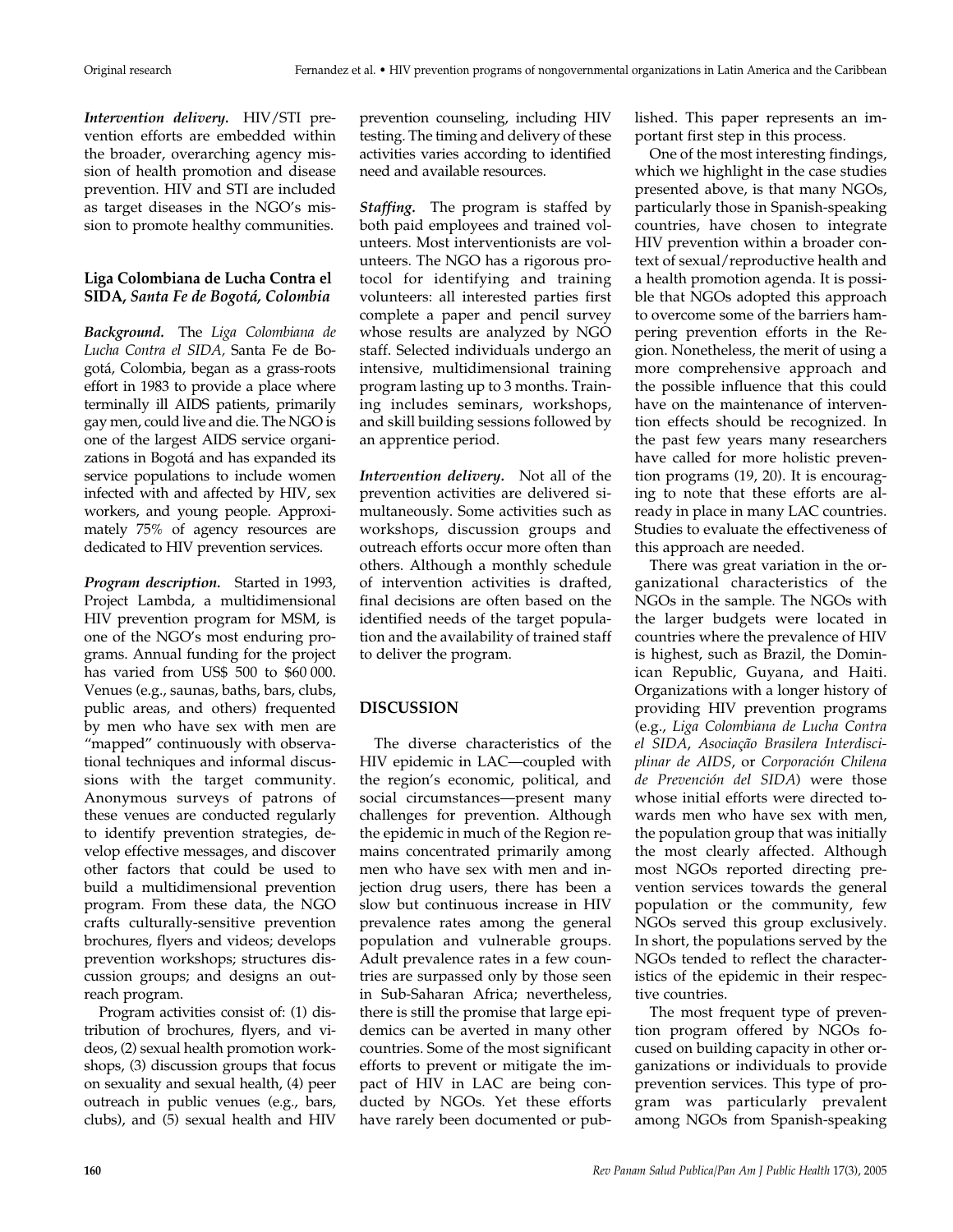countries such as Paraguay, Uruguay, Nicaragua, and the Dominican Republic, one of the case studies highlighted in this paper. Organizations whose target populations included young people or men who have sex with men tended to provide prevention services which included individual and smallgroup programs, peer education, and outreach. In countries where the prevalence of HIV is high and epidemics have lasted longer (e.g., Brazil and Haiti), NGOs offered prevention services to persons with HIV/AIDS.

The NGOs identified a number of barriers to the delivery of HIV prevention services. Insufficient funding, discrimination and stigma related with HIV, and religious, cultural, and secular beliefs were the three most frequently cited barriers to prevention. Interestingly, NGOs from Englishor French-speaking countries  $(n = 9)$ ranked the importance of these barriers differently than NGOs from Spanish-speaking nations (*n* = 14). For instance, all NGOs in English- or French-speaking nations reported lack of funding as the most important barrier to prevention, yet only 35.7% of NGOs from Spanish-speaking nations did so. Our data indicate that several NGOs in Spanish-speaking countries developed innovative strategies for obtaining program funding, and this could have reduced the salience of this factor as an impediment to prevention. For instance, *Acción por Solidaridad* (Venezuela) has an established group of private supporters who make monthly contributions through automatic charges to their credit card. Others, such as the *Museo de la Coca*, developed ways to be self-sustaining through admission fees and proceeds from the museum store. It is possible that the relatively low levels of international funding available for prevention in many LAC countries spurred these organizations towards innovation in fund-raising.

The two most important barriers to prevention efforts cited by NGOs from Spanish-speaking countries were (1) discrimination and stigma (64.3%), and (2) religious, cultural and secular beliefs (64.3%). These barriers highlight some of the sociocultural issues that prevention providers must overcome in these countries. In particular, many NGOs cited the pervasive power and influence of the Catholic Church and its views on homosexuality and condom use as formidable challenges that, with time and effort, are beginning to be creatively addressed. On the other hand, 44.4% of NGOs in English- or French-speaking countries cited discrimination and stigma as barriers, and only one NGO in these countries cited religious, cultural and secular beliefs as impediments to prevention. These findings highlight the need to tailor prevention services to the social, cultural and political realities of individual nations. Future studies should explore these differences.

Because only one major NGO in each country's capital or large city was included in the sample, our findings do not necessarily mean that the activities or programs of the NGOs in this study are representative of other NGOs in the Region. Studies that use probabilistic sampling methods to select NGOs are needed to provide a more representative picture of prevention programs and activities offered in the Region.

This paper is one of the first attempts to systematically categorize HIV prevention services offered by NGOs in LAC and to describe the barriers to prevention efforts as perceived by these organizations. The diversity of programs offered and populations served underscores the many faces of the epidemic in the Region. Furthermore, the strategies used by NGOs to overcome barriers to prevention are a testament to their ingenuity and commitment. These approaches could serve as examples for NGO in other world regions and should be studied further. Because many countries in the LAC have smaller numbers of HIV/ AIDS cases, the Region offers the opportunity for primary prevention efforts to impact the future growth of the HIV epidemic. International funders should direct resources and provide technical assistance to governmental and nongovernmental organizations in LAC countries. Of particular importance is the development of effective surveillance systems that could be used to better monitor epidemiologic trends, and to improve and direct primary prevention services in the Region. Efforts to evaluate the effectiveness of prevention services and support the sustainability of successful programs should also be increased. A concerted international response will help to contain the future spread of HIV in Latin America and the Caribbean.

**Acknowledgments.** This research was supported by grants R01- MH62982, R01-MH65172, and P30- MH57226.

- 1. Joint United Nations Programme on HIV/ AIDS, World Health Organization. AIDS epidemic update: December 2004. Geneva: WHO; 2004.
- 2. Joint United Nations Programme on HIV/ AIDS, World Health Organization. Epidemiological fact sheet on HIV/AIDS and sexually transmitted infections: Latin America and the Caribbean, 2002 Update. Geneva: WHO; 2002.

## **REFERENCES**

- 3. Joint United Nations Programme on HIV/ AIDS, World Health Organization. AIDS epidemic update: December 2001. Geneva: WHO; 2001.
- 4. Garcia Calleja, JM, Walker N, Cuchi P, Lazzari S, Ghys PD, Zacarias F. Status of the HIV/ AIDS epidemic and methods to monitor it in the Latin America and Caribbean region. AIDS 2002;16(Suppl 3):S3–S12.
- 5. Pan American Health Organization. AIDS Surveillance in the Americas: Biannual report. Washington, D.C.: PAHO; 2002.
- 6. Caceres CF. HIV among gay and other men who have sex with men in Latin America and the Caribbean: a hidden epidemic? AIDS 2002; 16 (Suppl 3): S23–S33.
- 7. Pan American Health Organization, Joint United Nations Programme on HIV/AIDS.